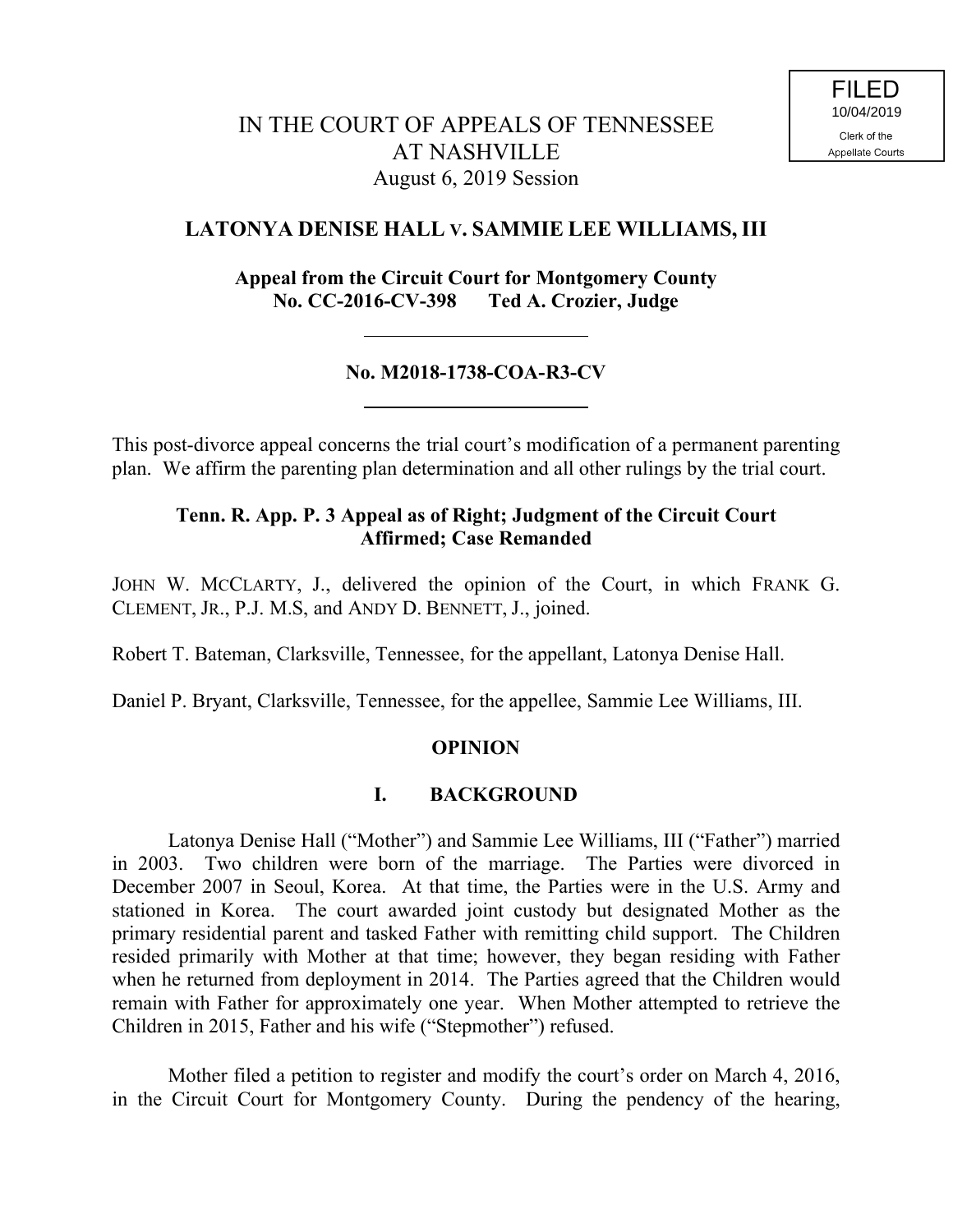Mother received orders to return to Korea. The Parties then entered into an agreed temporary order on August 4, 2016, awarding Father physical custody of the Children, pending further orders of the court. Mother was provided with the right to telephone communication during her deployment.

Mother returned from deployment in September 2017. The case proceeded to a hearing in July 2018. At that time, Father had retired and was residing in Clarksville, Tennessee. Mother was stationed in Texas but had also applied for retirement. She planned to remain in Texas following her retirement.

Mother testified concerning Father and Stepmother's refusal to communicate during her last deployment. She submitted documents establishing that her ability to speak with the Children was severely hampered by them. She alleged that Father and Stepmother also provided her with an incorrect address, resulting in her inability to send the Children gifts during her deployment.

Father denied Mother's claims and asserted that she failed to remit child support while the Children have been in his care for approximately four years. He claimed that the Children are doing well in Clarksville. He stated that the Children receive aboveaverage grades, are involved in extracurricular activities, and have developed friendships while living in Clarksville. He stated that the Children also live with their half-siblings and that the paternal grandparents planned to move to Clarksville in October.

The trial court found that a material change in circumstances had occurred that necessitated a change in the parenting plan. The court found that the Children were not residing exclusively with Mother as anticipated by the existing parenting plan but had instead lived together with the Parties, with relatives, or with Father for extended periods of time. The Court explained its findings as follows:

a. From December 11, 2007[,] until March 2008, the [P]arties lived together as a family in Korea;

b. In March 2008, the [P]arties relocated from Korea to Fort Lewis, Washington and lived together as a family in Washington from March 2008 until June 2009;

c. From June 2009 until June 2010, the [C]hildren resided with [the maternal grandparents] in the State of Florida;

d. From June 2010 until September 2010, the [C]hildren resided with [Father] in Fort Lewis, Washington;

e. From September 2010 until February 2011, the [P]arties resided together as a family in Washington;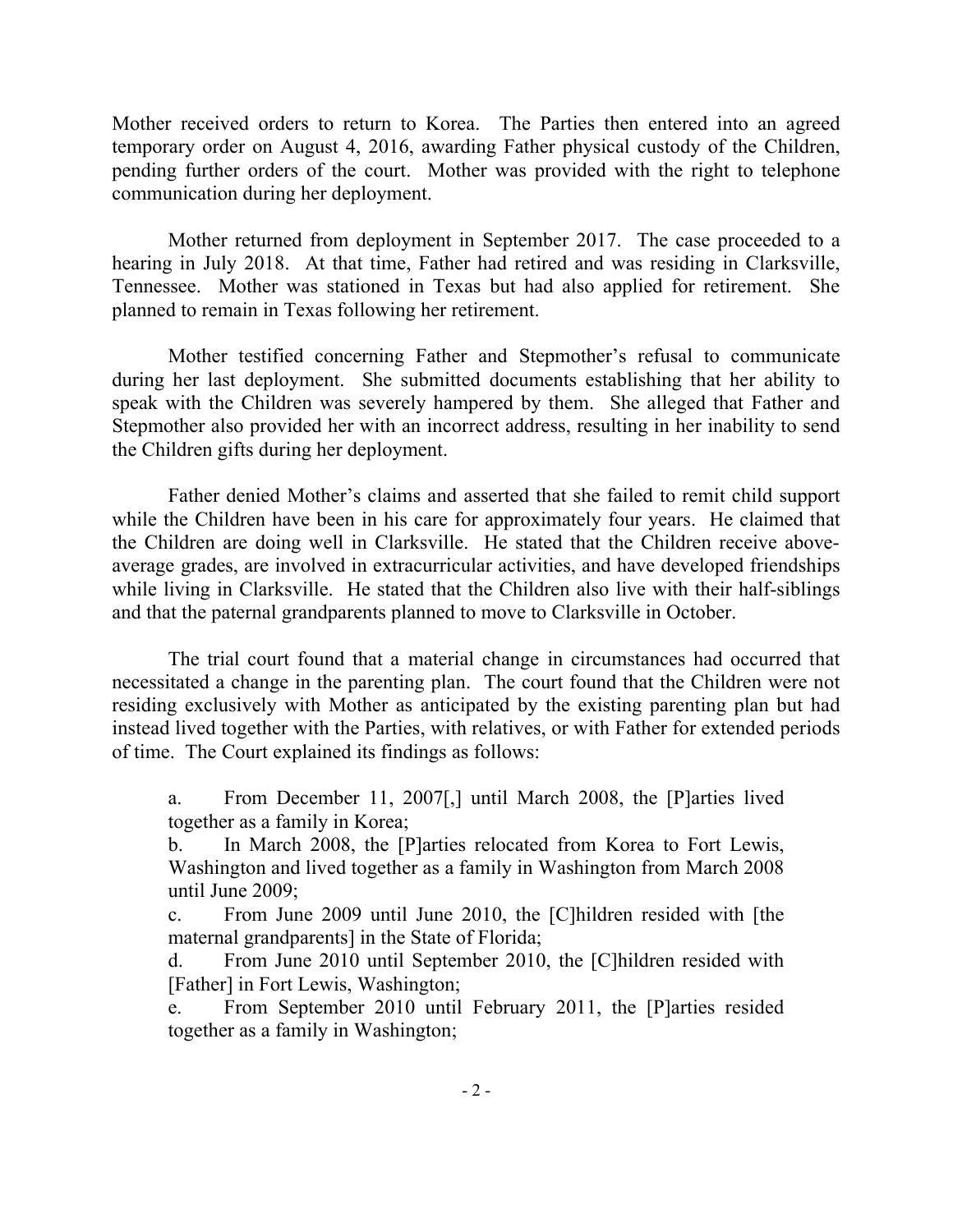f. From March 2011 until September 2011, the [C]hildren resided with the Mother and therefore, child support should have been paid by [Father] during this period of time;

g. From October 2011 until June 2012, the [C]hildren resided with [Father];

h. From June 2012 until July 2014, the [C] hildren resided with [Mother] in Virginia and therefore, child support should have been paid by [Father] during this period of time; and

i. From August 2014 until the present day, the [C]hildren have resided exclusively with [Father] in Montgomery County, Tennessee.

Based upon the aforementioned timeline, the court found that it was in the best interest of the Children to designate Father as the primary residential parent. The court based its decision largely upon the fact that the Children had resided with him exclusively throughout the four years prior to the hearing, had established significant relationships with his other children and extended family, and were settled in their community. The court awarded Mother 100 days of co-parenting time and also directed the Parties to each claim one child as a dependent for tax purposes. Mother was tasked with remitting child support; however, her support obligation was offset by Father's child support arrearage of approximately \$59,334 until paid in full. This timely appeal followed.

## **II. ISSUES**

A. Whether the court erred in designating Father as the primary residential parent.

B. Whether the court erred in its allocation of the tax exemption.

C. Whether either party is entitled to attorney fees on appeal.

### **III. STANDARD OF REVIEW**

This case was tried without a jury. We review the findings of fact made by the trial court de novo, with a presumption of correctness unless the preponderance of the evidence is to the contrary. Tenn. R. App. P. 13(d); *In re C.K.G.*, 173 S.W.3d 714, 731 (Tenn. 2005). The trial court's conclusions of law, however, are reviewed de novo and "are accorded no presumption of correctness." *Brunswick Acceptance Co., LLC v. MEJ, LLC*, 292 S.W.3d 638, 642 (Tenn. 2008).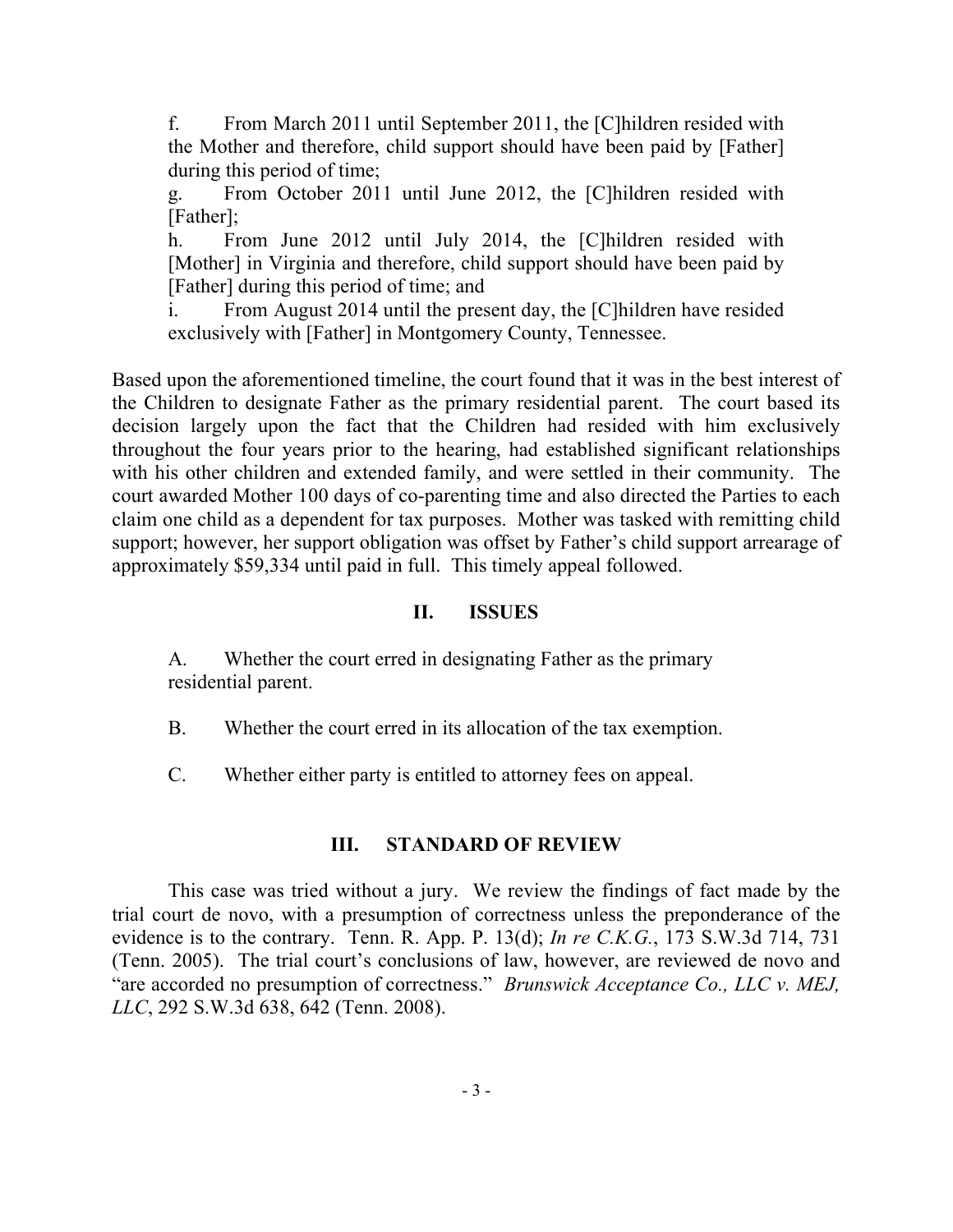#### **IV. DISCUSSION**

#### A.

Mother argues that the court erroneously based its decision upon Father's current status as the primary caregiver. She argues that the court's reliance upon these facts was misplaced because Father refused to return the Children as promised. She believes that his failure to facilitate her close relationship with the Children should have been the deciding factor. Father responds that the court's designation is supported by the record as evidenced by his status as the primary caregiver for approximately four years and the Children's established ties to their home and community. He denies Mother's claims that he failed to facilitate her relationship with the Children and explains that he is willing to communicate with her and ensure that she spends time with them.

Permanent parenting plans are incorporated into final divorce decrees involving minor children, and parties are required to adhere to such plans until modified by law. Tenn. Code Ann. § 36-6-404; *Armbrister v. Armbrister*, 414 S.W.3d 685, 697 (Tenn. 2013). "A custody decision, once final, is res judicata upon the facts in existence or reasonably foreseeable when the decision was made." *Scofield v. Scofield*, No. M2006- 00350-COA-R3-CV, 2007 WL 624351, at \*3 (Tenn. Ct. App. Feb. 28, 2007) (citing *Young v. Smith*, 246 S.W.2d 93, 95 (Tenn. 1952)). However, the law recognizes that circumstances change; therefore, the court is "empowered to alter custody arrangements when intervening circumstances require modifications." *Scofield*, 2007 WL 624351, at \*2 (citing Tenn. Code Ann. § 36-6-101(a)(1)).

Tennessee Code Annotated section 36-6-101(a)(B) provides, in pertinent part, as follows:

If the issue before the court is a modification of the court's prior decree pertaining to custody, the petitioner must prove by a preponderance of the evidence a material change in circumstance. A material change of circumstance does not require a showing of a substantial risk of harm to the child. A material change of circumstance may include, but is not limited to, failures to adhere to the parenting plan or an order of custody and visitation or circumstances that make the parenting plan no longer in the best interest of the child.

A trial court's determination of whether a material change in circumstances has occurred is a factual question. *See In re T.C.D.*, 261 S.W.3d 734, 742 (Tenn. Ct. App. 2007). Thus, appellate courts must presume that a trial court's factual findings on these matters are correct and not overturn them unless the evidence preponderates against the trial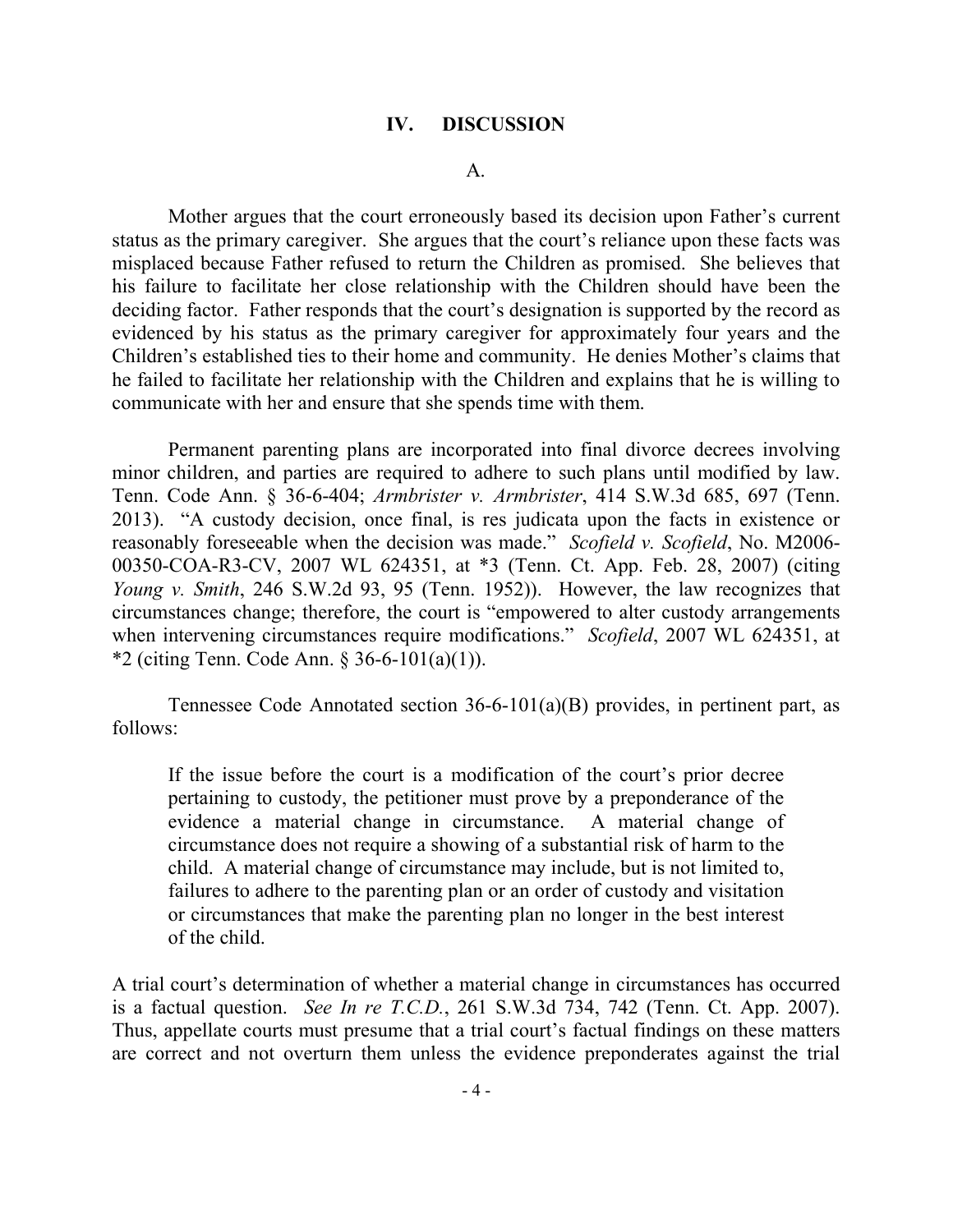court's findings. Tenn. R. App. P. 13(d). Here, the record supports the court's finding that a material change in circumstances had occurred that necessitated a change in the parenting plan.

Modification of a residential parenting plan is a two-part process: the court must first determine whether there has been a material change in circumstances, and then second, the court applies the "best interest" factors set forth in Tennessee Code Annotated section 36-6-106 in determining the particulars of the necessary change. *Armbrister*, 414 S.W.3d at 697-98. The factors are as follows:

(1) The strength, nature, and stability of the child's relationship with each parent, including whether one (1) parent has performed the majority of parenting responsibilities relating to the daily needs of the child;

(2) Each parent's [] past and potential for future performance of parenting responsibilities, including the willingness and ability of each of the parents [] to facilitate and encourage a close and continuing parent-child relationship between the child and both of the child's parents, consistent with the best interest of the child. In determining the willingness of each of the parents and caregivers to facilitate and encourage a close and continuing parent-child relationship between the child and both of the child's parents, the court shall consider the likelihood of each parent and caregiver to honor and facilitate court ordered parenting arrangements and rights, and the court shall further consider any history of either parent or any caregiver denying parenting time to either parent in violation of a court order;

(3) Refusal to attend a court ordered parent education seminar may be considered by the court as a lack of good faith effort in these proceedings;

(4) The disposition of each parent to provide the child with food, clothing, medical care, education and other necessary care;

(5) The degree to which a parent has been the primary caregiver, defined as the parent who has taken the greater responsibility for performing parental responsibilities;

(6) The love, affection, and emotional ties existing between each parent and the child;

(7) The emotional needs and developmental level of the child;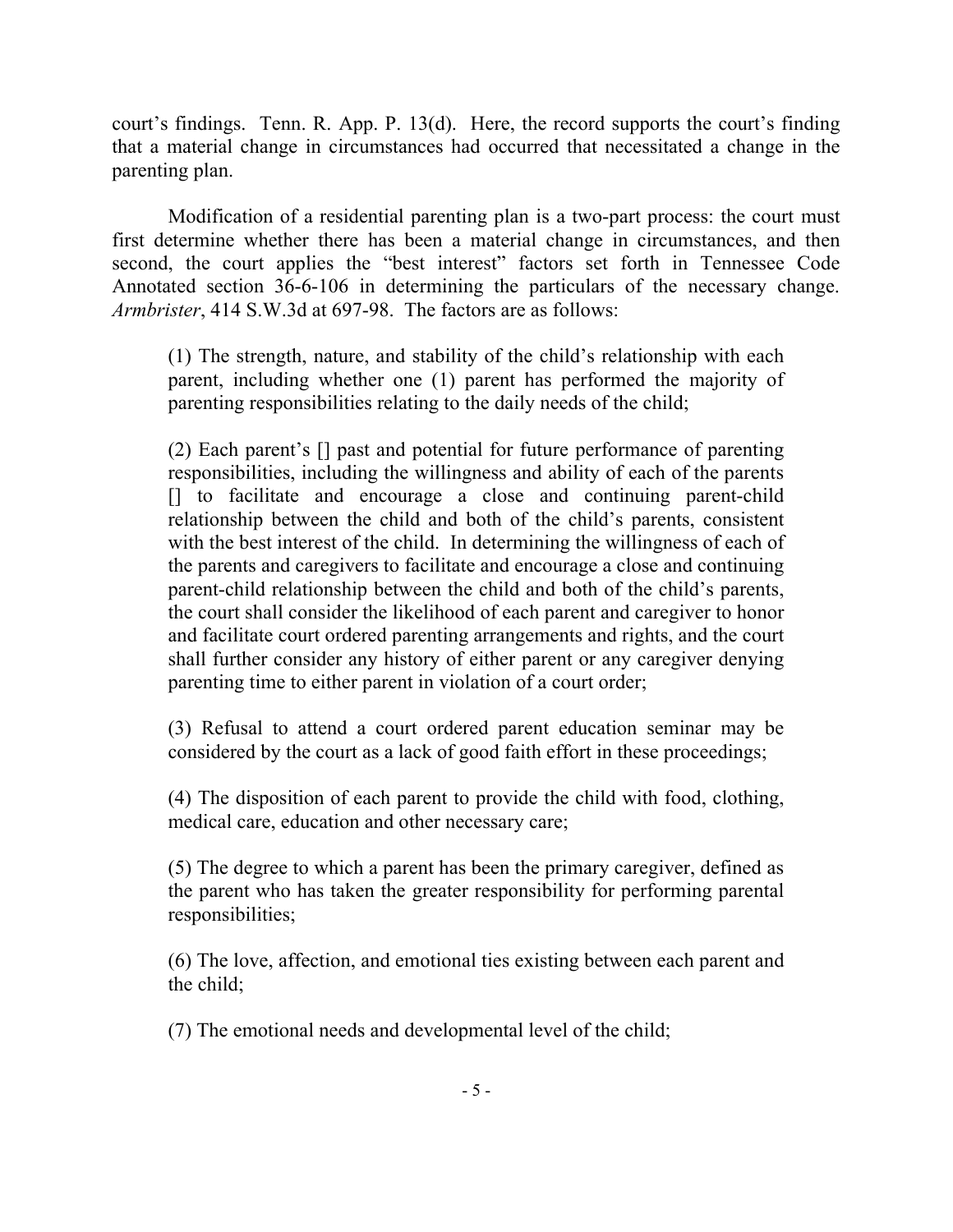(8) The moral, physical, mental and emotional fitness of each parent as it relates to their ability to parent the child. The court may order an examination of a party under Rule 35 of the Tennessee Rules of Civil Procedure and, if necessary for the conduct of the proceedings, order the disclosure of confidential mental health information of a party under § 33- 3-105(3). The court order required by  $\S$  33-3-105(3) must contain a qualified protective order that limits the dissemination of confidential protected mental health information to the purpose of the litigation pending before the court and provides for the return or destruction of the confidential protected mental health information at the conclusion of the proceedings;

(9) The child's interaction and interrelationships with siblings, other relatives and step-relatives, and mentors, as well as the child's involvement with the child's physical surroundings, school, or other significant activities;

(10) The importance of continuity in the child's life and the length of time the child has lived in a stable, satisfactory environment;

(11) Evidence of physical or emotional abuse to the child, to the other parent or to any other person. The court shall, where appropriate, refer any issues of abuse to juvenile court for further proceedings;

(12) The character and behavior of any other person who resides in or frequents the home of a parent and such person's interactions with the child;

(13) The reasonable preference of the child if twelve (12) years of age or older. The court may hear the preference of a younger child upon request. The preference of older children should normally be given greater weight than those of younger children;

(14) Each parent's employment schedule, and the court may make accommodations consistent with those schedules; and

(15) Any other factors deemed relevant by the court.

The record confirms that the Children have established healthy relationships with the Parties but have resided exclusively with Father for the past four years. He has provided excellent care for them in her stead and has allowed them to flourish in their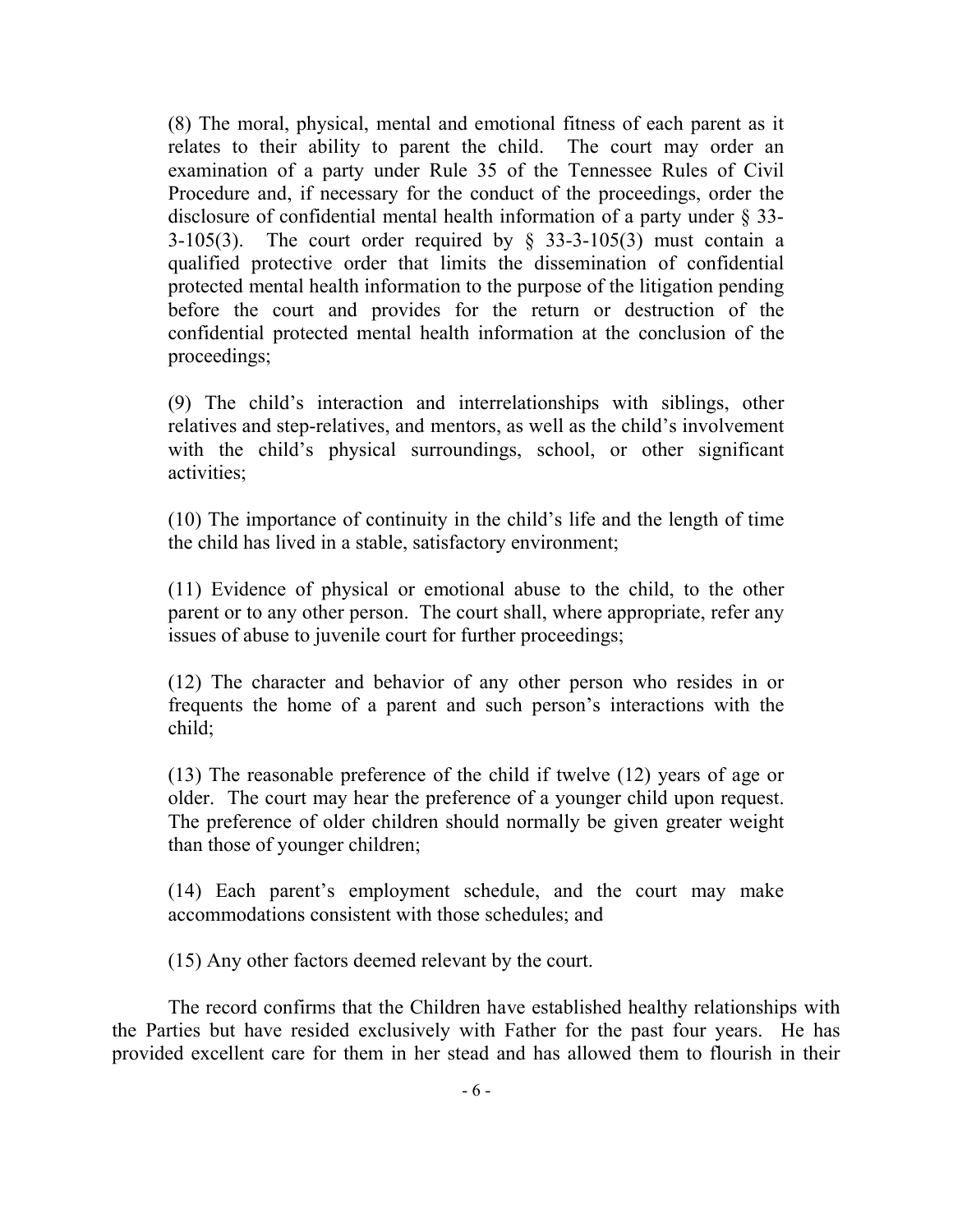environment. While Father demonstrated an ability and willingness to co-parent prior to 2014, we must admonish him for his failure to communicate and facilitate Mother's involvement in the Children's lives since that time. His behavior as indicated by the record was reprehensible and must improve. We acknowledge that he has since indicated his intent to encourage the Children's relationship with Mother. We advise him that a failure to so comply with the court's order will lead to continued court involvement. With these considerations in mind, we affirm the court's designation of Father as the primary residential parent.

#### B.

Father argues that the court erred in allowing Mother to claim a child as a dependent for tax purposes when he was designated as the primary residential parent for both children. He explains that the Child Support Guidelines provide that only the primary residential parent may claim the tax exemption and that the court's holding, without explanation, is in violation of the Guidelines. Mother responds that she should receive the exemption for both children until Father's arrearage has been fulfilled.

The Guidelines provide, in pertinent part, as follows:

2. Taxation Assumptions.

(i) All income is earned income subject to federal withholding and the Federal Insurance Contributions Act (FICA/Social Security).

(ii) The alternate residential parent will file as a single wage earner claiming one withholding allowance, and the primary residential parent claims the tax exemptions for the child.

(iii) The Schedule's combined obligation includes the tax adjustments for federal withholding and the Federal Insurance Contributions Act (FICA/Social Security).

*See* Tenn. Comp. R. & Regs. 1240-02-04-.03(6)(b)(2) (emphasis added). This court has rejected any attempt to interpret the assumption as a requirement, holding that the tax assumption "is merely a mathematical assumption with no bearing on the trial court's discretion to award the tax exemptions." *Blankenship v. Cox*, No. M2013-00807-COA-R3-CV, 2014 WL 1572706, at \*15 (Tenn. Ct. App. Apr. 17, 2014) (quoting *Crews v. Staggs*, No. M2010-01624-COA-R3-CV, 2011 WL 2848745, at \*2 (Tenn. Ct. App. May 31, 2011)). *See also Taylor v. Taylor*, No. E2013-01734-COA-R3-CV, 2014 WL 3763727, at \*12 (Tenn. Ct. App. July 30, 2014) (finding no error in a similar case); *Farmer v. Stark*, No. M2007-01482-COA-R3-CV, 2008 WL 836092, at \*9 (Tenn. Ct.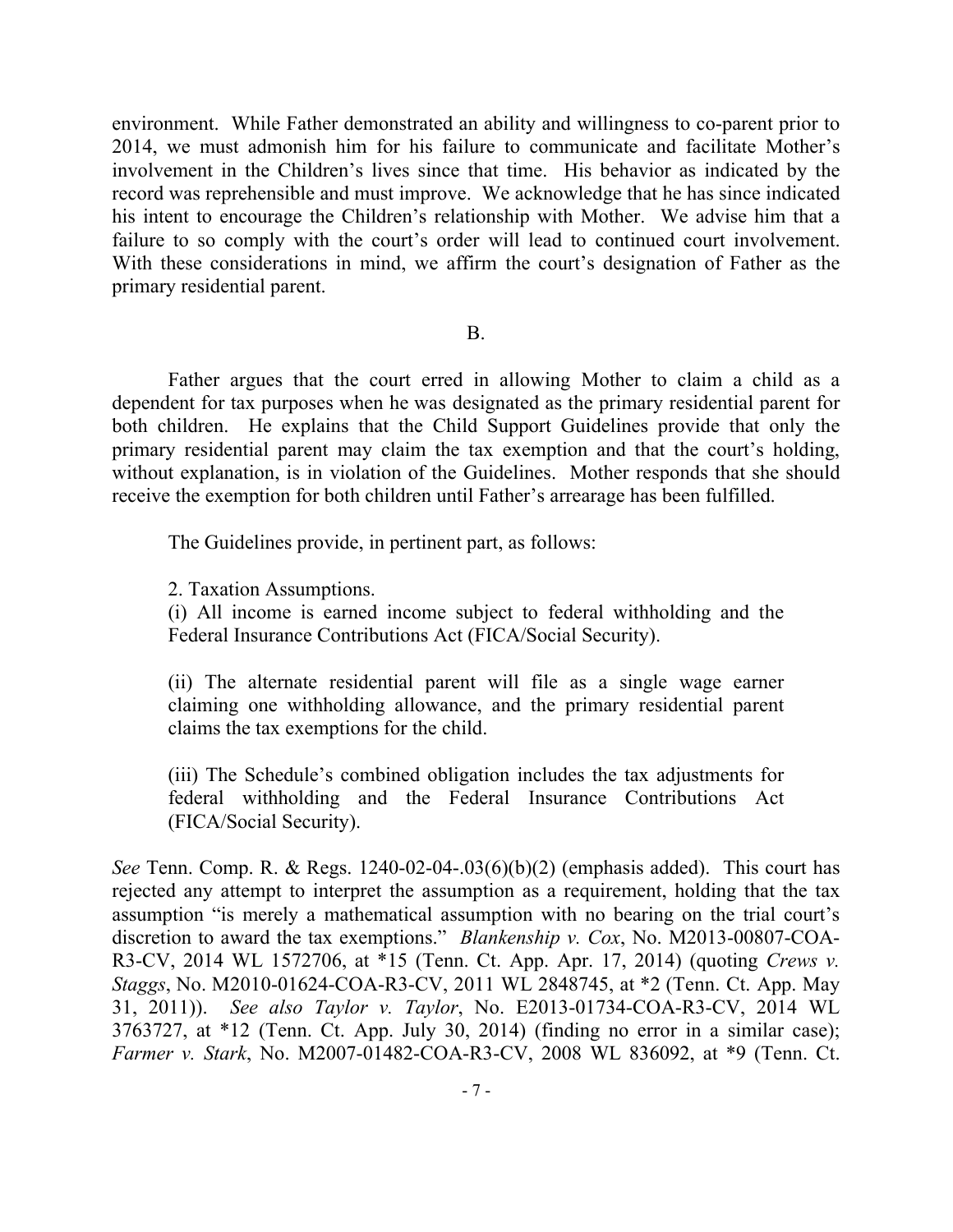App. Mar. 27, 2008) ("[T]he quoted taxable assumption does not constitute a rule bearing on the trial court's discretion to award the tax exemptions."); *Chandler v. Chandler*, No. W2006-00493-COA-R3-CV, 2007 WL 1840818, at \*9 (Tenn. Ct. App. June 28, 2007) ("The decision of a trial court regarding the allocation of exemptions for minor children is discretionary and should rest on facts of the particular case.").

Here, Father had accrued a significant support arrearage pursuant to the original permanent parenting plan. Considering the unique circumstances of the case and the Parties' failure to adhere to the residential schedule as a result of their work responsibilities, the court declined to hold Father in contempt for his failure to pay. Instead, the court offset Mother's current support obligation as a result of the modification against Father's support arrearage. The trial court also directed each party to claim one child every year for purposes of the federal tax exemption. With these considerations in mind, we conclude that the trial court did not abuse its discretion in alternating the yearly tax exemption.

C.

Father requests attorney fees on appeal, claiming that this appeal has been a burden upon him financially when Mother has not been held responsible for child support while the Children have been in his care. Mother also claims entitlement to attorney fees on appeal given Father's greater income potential and his current child support arrearage.

Tennessee follows the American Rule which provides that "litigants pay their own attorney's fees absent a statute or an agreement providing otherwise." *State v. Brown & Williamson Tobacco Corp.*, 18 S.W.3d 186, 194 (Tenn. 2000); *accord Taylor v. Fezell*, 158 S.W.3d 352, 359 (Tenn. 2005). A right to recover attorney fees in custody and child support disputes at trial or on appeal was created in Tennessee Code Annotated 36-5-  $103(c)$ ,<sup>1</sup> which provides,

The plaintiff spouse may recover from the defendant spouse, and the spouse or other person to whom the custody of the child, or children, is awarded may recover from the other spouse reasonable attorney fees incurred in enforcing any decree for alimony and/or child support, or in regard to any suit or action concerning the adjudication of the custody or the change of custody of any child, or children, of the parties, both upon the original divorce hearing and at any subsequent hearing, which fees may be fixed and allowed by the court, before whom such action or proceeding is pending, in the discretion of such court.

l

<sup>&</sup>lt;sup>1</sup> The statute was revised on July 1, 2018. The provisions of the revised statute do not apply to this action.